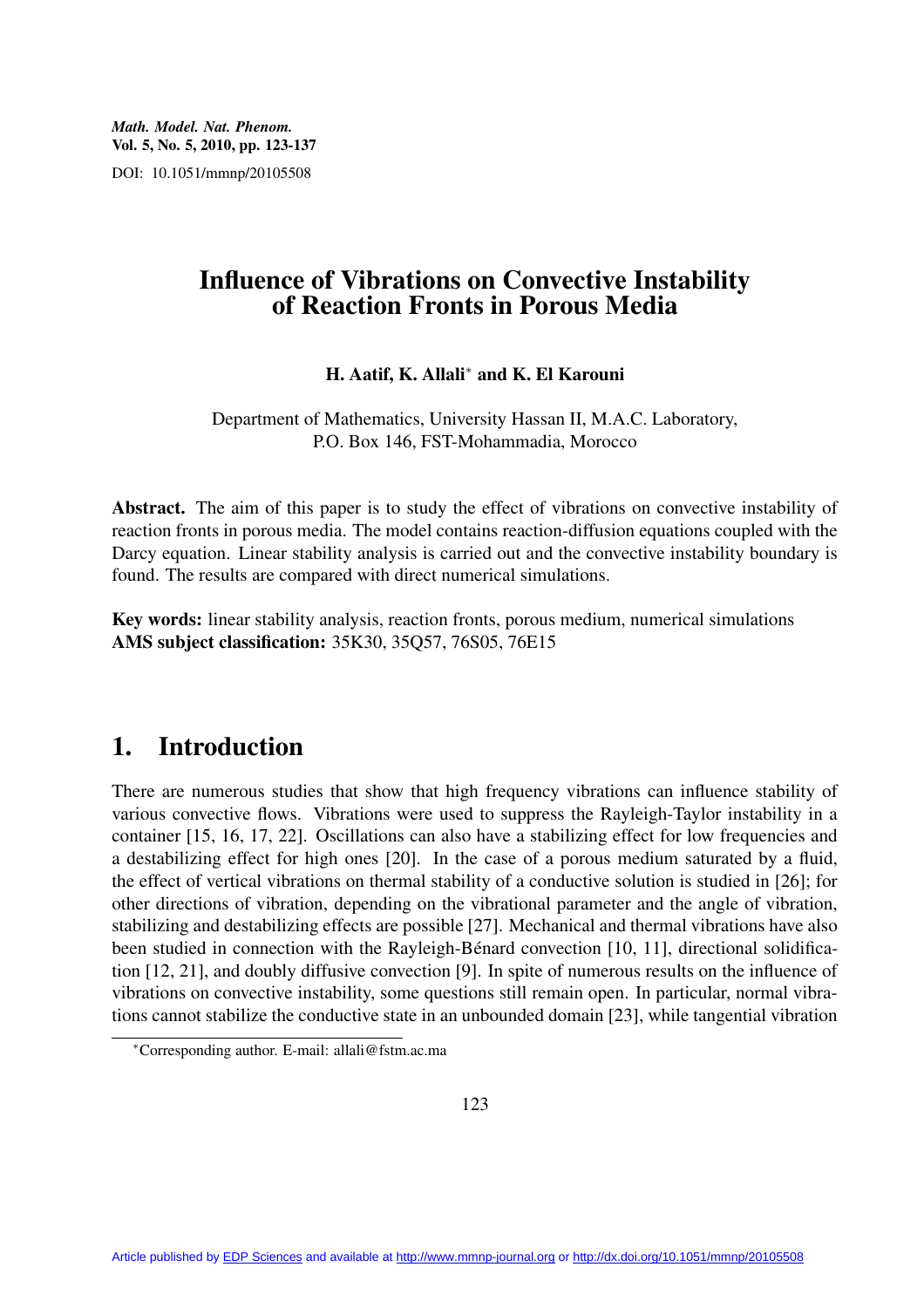is only effective for vibration frequencies that are not too large [14].

Propagating reaction fronts are intensively studied in relation with numerous physical, chemical, and biological problems (see, e.g., [2, 5, 6, 7, 8, 13, 18, 19]). Convective instability of reaction fronts in porous media without vibrations is studied in [1]. Vibration can have stabilizing or destabilizing effect on reaction fronts depending on its amplitude and frequency [1, 3, 4]. In [1] this question is studied in the case of Navier-Stokes equations.

In this work we consider reaction fronts in a porous medium with the fluid motion described by the Darcy law. The paper is organized as follows. The problem is formulated in Section 2, followed in Section 3 by linear stability analysis. We use a narrow reaction zone approximation developed in combustion theory. At the end of this section we give some numerical results. Direct numerical simulations and comparison with the stability analysis are presented in Section 4.

## **2. Governing equations**

### **2.1. The model**

We consider an upward propagating reaction front in a porous medium filled by an incompressible reacting fluid. We model it with a reaction-diffusion system of equations coupled with the Darcy law. In order to study the influence of vibrations on convective instability of the reaction front, we impose a harmonic oscillation in the vertical direction. Therefore the fluid is submitted to the gravitational acceleration q and the periodic oscillations  $\lambda sin(\nu t)\gamma$ . Here  $\lambda$  and  $\nu$  stand respectively for the amplitude and the frequency of vibration,  $\gamma$  is the upward unit vector. We arrive to the following equations:

$$
\frac{\partial T}{\partial t} + \mathbf{v}.\nabla T = \kappa \Delta T + qK(T)\phi(\alpha),\tag{2.1}
$$

$$
\frac{\partial \alpha}{\partial t} + \mathbf{v}.\nabla \alpha = d\Delta \alpha + K(T)\phi(\alpha),\tag{2.2}
$$

$$
\mathbf{v} + \frac{K}{\mu} \nabla p = \frac{g\beta K}{\mu} \rho (T - T_0) \gamma (1 + \lambda \sin(\nu t)),
$$
\n(2.3)

$$
\nabla \mathbf{v} = 0. \tag{2.4}
$$

This system is considered in the two-dimensional space. It is supplemented by the following conditions at infinity:

$$
T = T_i, \alpha = 1 \text{ and } v = 0 \text{ when } y \to +\infty,
$$
 (2.5)

$$
T = T_b, \alpha = 0 \text{ and } v = 0 \text{ when } y \to -\infty. \tag{2.6}
$$

Here T is the temperature,  $\alpha$  the depth of conversion,  $\mathbf{v} = (v_x, v_y)$  the fluid velocity, p the pressure,  $\kappa$  the coefficient of thermal diffusivity, d the diffusion, q the adiabatic heat release, q the gravity acceleration,  $\rho$  is the density,  $\beta$  denotes the coefficient of thermal expansion,  $\mu$  the viscosity. In addition,  $T_0$  is the mean value of temperature,  $T_i$  is an initial temperature while  $T_b$  is the temperature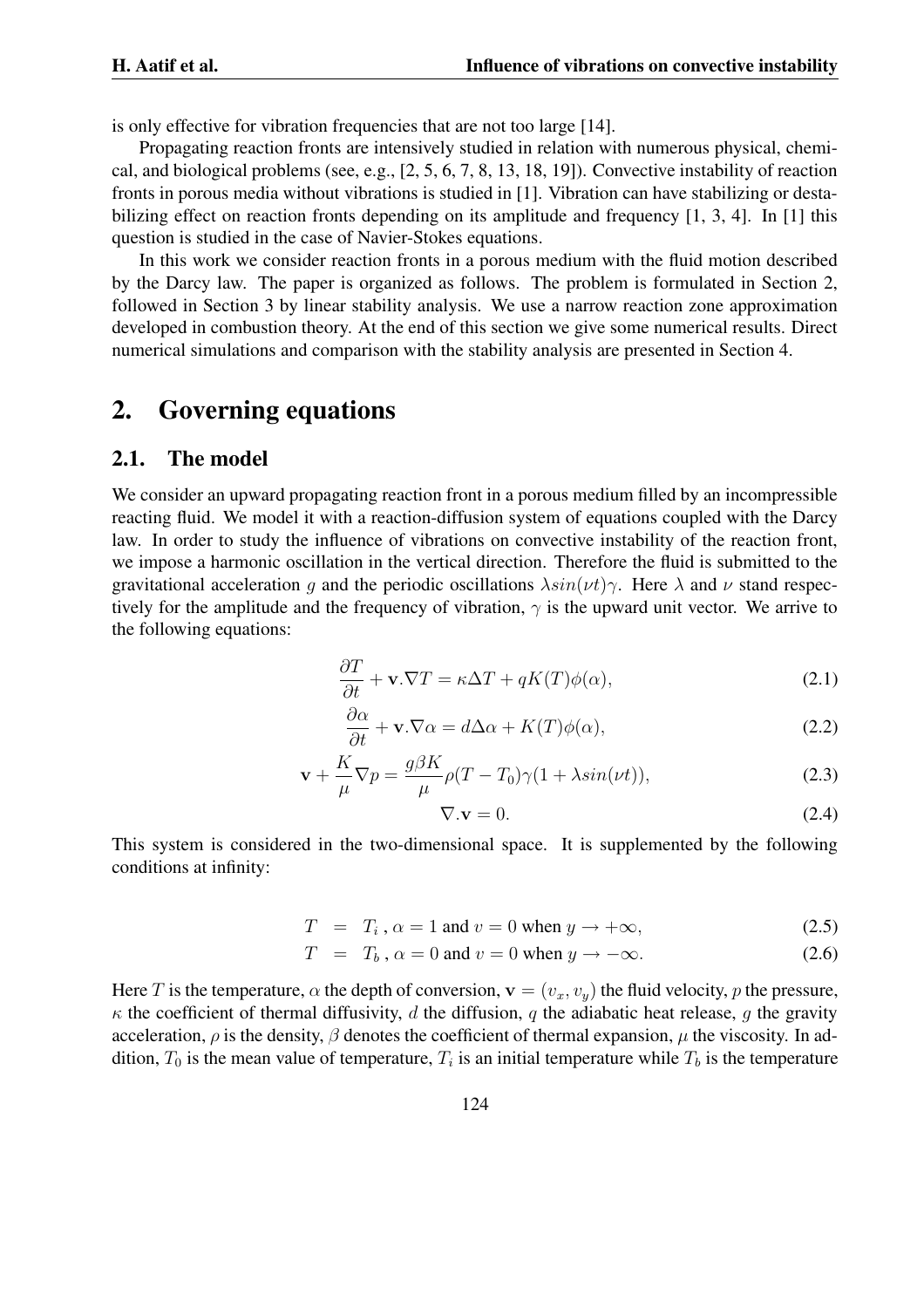of the burned mixture given by  $T_b = T_i + q$ . The function  $K(T)\phi(\alpha)$  is the reaction rate where the temperature dependence is given by the Arrhenius exponent:

$$
K(T) = k_0 \exp\left(-\frac{E}{R_0 T}\right),\tag{2.7}
$$

E is the activation energy,  $R_0$  the universal gas constant and  $k_0$  the pre-exponential factor. For the asymptotic analysis of this problem we will assume that the activation energy is large and will consider zero order reaction for which

$$
\phi(\alpha) = \begin{cases} 1 \text{ if } \alpha < 1 \\ 0 \text{ if } \alpha = 1 \end{cases} \tag{2.8}
$$

In the case of direct numerical simulations, it is more convenient to consider the first order reaction,  $\phi(\alpha) = 1 - \alpha$ . The qualitative behavior of reaction fronts for the zero and first order kinetics is similar.

### **2.2. The dimensionless model**

In order to write down the dimensionless model, we now introduce the spatial variables  $x' = \frac{x c_1}{x}$ κ ,  $y' = \frac{y c_1}{x}$ κ , time  $t' = \frac{tc_1^2}{l}$  $\frac{tc_1^2}{\kappa d}$ , velocity  $\frac{\mathbf{v}}{c_1}$ , pressure  $\frac{p\kappa\mu}{V}$  $\frac{\partial \kappa \mu}{\partial K}$  with  $c_1 = c/\sqrt{2}$  and frequency  $\sigma = \frac{\kappa}{c_1^2}$  $c_1^2$ ν. Denoting  $\theta = \frac{T - T_b}{T}$ 

q and keeping for convenience the same notation for the other variables, we obtain the system

$$
\frac{\partial \theta}{\partial t} + v \nabla \theta = \Delta \theta + W_Z(\theta) \phi(\alpha), \qquad (2.9)
$$

$$
\frac{\partial \alpha}{\partial t} + v \nabla \alpha = \Lambda \Delta \alpha + W_Z(\theta) \phi(\alpha), \qquad (2.10)
$$

$$
v + \nabla p = R_p \left(\theta + \theta_0\right) \begin{pmatrix} 0 \\ 1 \end{pmatrix} (1 + \lambda \sin(\sigma t)), \tag{2.11}
$$

$$
div(v) = 0 \tag{2.12}
$$

with the following conditions at infinity:

$$
\theta = -1, \alpha = 0 \text{ and } v = 0 \text{ when } y \to +\infty,
$$
 (2.13)

$$
\theta = 0, \alpha = 1 \text{ and } v = 0 \text{ when } y \to -\infty. \tag{2.14}
$$

Here  $\Lambda = d/\kappa$  is the inverse of the Lewis number,  $R_p = \frac{Kc_1^2 P^2 R}{r^2}$  $\frac{1}{\mu^2}$ , where R is the Rayleigh number and P the Prandtl number that are defined by  $R = \frac{g \beta q \kappa^2}{3}$  $\mu c_1^3$ and  $P = \frac{\mu}{\sigma}$ κ . In addition, we use the parameters  $\delta = \frac{R_0 T_b}{F}$  $\frac{C_0 T_b}{E}$  and  $\theta_0 = \frac{T_b - T_0}{q}$ q . The reaction rate is given by: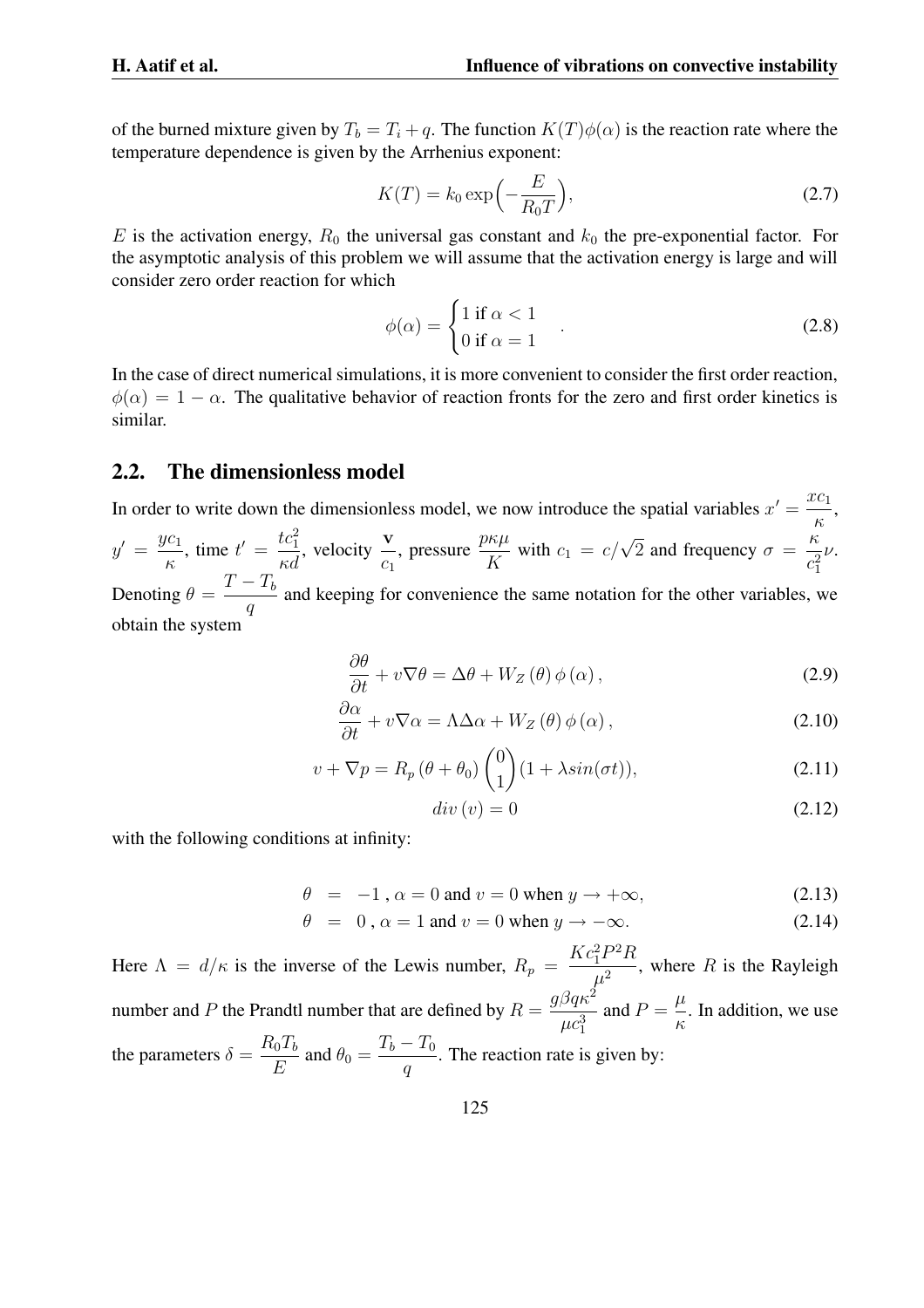$$
W_Z(\theta) = Z \exp\left(\frac{\theta}{Z^{-1} + \delta\theta}\right),\tag{2.15}
$$

where  $Z = \frac{qE}{R}$  $R_0T_b^2$ stands for Zeldovich number.

The linear stability analysis will be carried out in the case of zero Lewis number ( $\Lambda = 0$ ). This situation corresponds to a liquid mixture. In the direct direct numerical simulations, we will consider sufficiently small but nonzero values of the Lewis number.

## **3. Linear stability analysis**

#### **3.1. Approximation of infinitely narrow reaction zone**

To study the problem analytically, we reduce it to a singular perturbation problem where the reaction zone is supposed to be infinitely narrow and the reaction term is neglected outside the reaction zone. This method is called Zeldovich - Frank-Kamenetskii approximation. It is a well-known approach for combustion problems [24, 25]. We will carry out a formal asymptotic analysis with  $\epsilon =$ 1 Z taken as a small parameter, and will obtain a closed interface problem. Let us denote by  $\zeta(t, x)$  the location of the reaction zone in the laboratory frame reference. The new independent variable in the direction of the front propagation is given by

$$
y_1 = y - \zeta(t, x). \tag{3.1}
$$

We introduce new functions  $\theta_1$ ,  $\alpha_1$ ,  $\mathbf{v}_1$ ,  $p_1$ :

$$
\theta(t, x, y) = \theta_1(t, x, y_1), \ \alpha(t, x, y) = \alpha_1(t, x, y_1), \n\mathbf{v}(t, x, y) = \mathbf{v}_1(t, x, y_1), \ \ p(t, x, y) = p_1(t, x, y_1).
$$
\n(3.2)

We re-write the equations in the form (the index 1 for the independent variables is omitted):

$$
\frac{\partial \theta}{\partial t} - \frac{\partial \theta}{\partial y_1} \frac{\partial \zeta}{\partial t} + \mathbf{v} \cdot \widetilde{\nabla} \theta = \widetilde{\Delta} \theta + W_Z(\theta) \phi(\alpha), \tag{3.3}
$$

$$
\frac{\partial \alpha}{\partial t} - \frac{\partial \alpha}{\partial y_1} \frac{\partial \zeta}{\partial t} + \mathbf{v} . \widetilde{\nabla} \alpha = W_Z(\theta) \phi(\alpha), \tag{3.4}
$$

$$
\mathbf{v} + \widetilde{\nabla} p = R_p(\theta + \theta_0)(1 + \lambda \sin(\sigma t))\gamma,
$$
\n(3.5)

$$
\frac{\partial v_x}{\partial x} - \frac{\partial v_x}{\partial y_1} \frac{\partial \zeta}{\partial x} + \frac{\partial v_y}{\partial y_1} = 0,
$$
\n(3.6)

where we have set

$$
\widetilde{\Delta} = \frac{\partial^2}{\partial x^2} + \frac{\partial^2}{\partial y_1^2} - 2\frac{\partial \zeta}{\partial x}\frac{\partial^2}{\partial x \partial y_1} + \left(\frac{\partial \zeta}{\partial x}\right)^2 \frac{\partial^2}{\partial y_1^2} - \frac{\partial^2 \zeta}{\partial x^2}\frac{\partial}{\partial y_1},\tag{3.7}
$$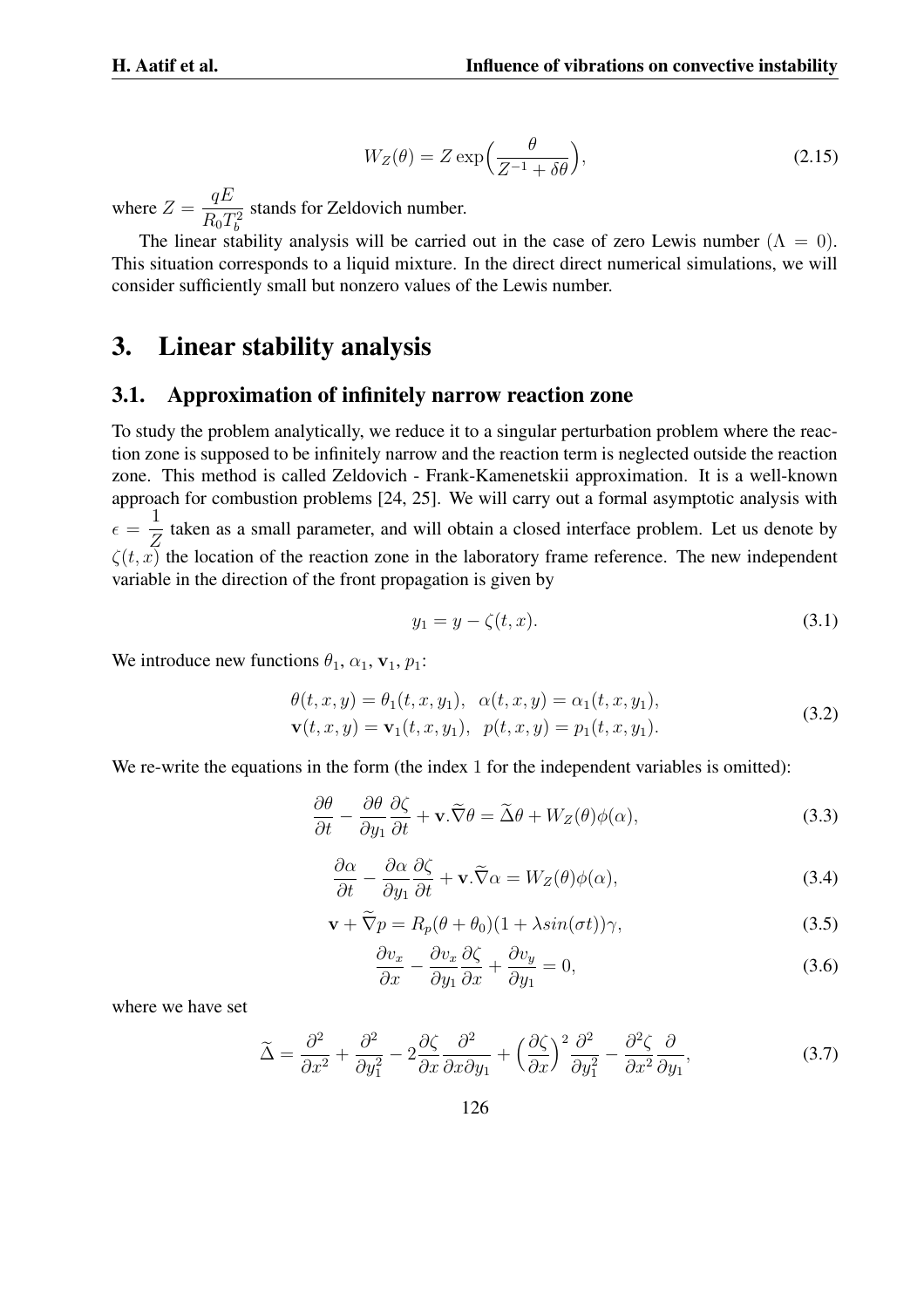$$
\widetilde{\nabla} = \left( \frac{\partial}{\partial x} - \frac{\partial \zeta}{\partial x} \frac{\partial}{\partial y_1}, \frac{\partial}{\partial y_1} \right). \tag{3.8}
$$

We use matched asymptotic expansions. We look for the outer solution of the problem in the form of expansion

$$
\theta = \theta^{0} + \epsilon \theta^{1} + ..., \quad \alpha = \alpha^{0} + \epsilon \alpha^{1} + ..., \mathbf{v} = \mathbf{v}^{0} + \epsilon \mathbf{v}^{1} + ..., \quad p = p^{0} + \epsilon p^{1} + ....
$$
\n(3.9)

Here  $(\theta^0, \alpha^0, \mathbf{v}^0)$  is a dimensionless form of the basic solution.

In order to obtain jump conditions in the reaction zone we consider the inner problem and we introduce the stretching coordinate  $\eta = y_1/\epsilon$ , with  $\epsilon = 1/Z$ . We look for the inner solution in the form of the expansion

$$
\theta = \epsilon \tilde{\theta}^{1} + ..., \quad \alpha = \tilde{\alpha}^{0} + \epsilon \tilde{\alpha}^{1} + ..., \mathbf{v} = \tilde{\mathbf{v}}^{0} + \epsilon \tilde{\mathbf{v}}^{1} + ..., \quad p = \tilde{p}^{0} + \epsilon \tilde{p}^{1} + ..., \quad \zeta = \tilde{\zeta}^{0} + \epsilon \tilde{\zeta}^{1} + ....
$$
\n(3.10)

Substituting these expansion into (3.3)-(3.6), we obtain the first-order inner problem:

$$
\left(1 + \left(\frac{\partial \tilde{\zeta}^0}{\partial x}\right)^2\right) \frac{\partial^2 \tilde{\theta}^1}{\partial \eta^2} + \exp\left(\frac{\tilde{\theta}^1}{1 + \delta \tilde{\theta}^1}\right) \phi(\tilde{\alpha}^0) = 0,\tag{3.11}
$$

$$
-\frac{\partial \tilde{\alpha}^0}{\partial \eta} \frac{\partial \tilde{\zeta}^0}{\partial \eta} - \frac{\partial \tilde{\alpha}^0}{\partial \eta} \left( \tilde{v}_x^0 \frac{\partial \tilde{\zeta}^0}{\partial x} - \tilde{v}_y^0 \right) = \exp\left( \frac{\tilde{\theta}^1}{1 + \delta \tilde{\theta}^1} \right) \phi(\tilde{\alpha}^0),\tag{3.12}
$$

$$
\frac{\partial \tilde{p}^0}{\partial \eta} = 0,\tag{3.13}
$$

$$
\tilde{v}_x^0 + \frac{\partial \tilde{p}^0}{\partial x} - \frac{\partial \tilde{\zeta}^0}{\partial t} \frac{\partial \tilde{p}^1}{\partial \eta} = 0,
$$
\n(3.14)

$$
\tilde{v}_y^0 + \frac{\partial \tilde{p}^1}{\partial \eta} = -R_p \theta_0 (1 + \lambda \sin(\sigma t)),\tag{3.15}
$$

$$
-\frac{\partial \tilde{v}_x^0}{\partial \eta} \frac{\partial \tilde{\zeta}^0}{\partial x} + \frac{\partial \tilde{v}_y^0}{\partial \eta} = 0.
$$
 (3.16)

Then the matching conditions are

$$
\eta \to +\infty: \quad \tilde{\theta}^1 \sim \theta^1|_{y_1=0+} + \eta \frac{\partial \theta^0}{\partial y_1}|_{y_1=0+}, \quad \tilde{\alpha}^0 \to 0, \quad \tilde{\mathbf{v}}^0 \to \mathbf{v}^0|_{y_1=0+}, \tag{3.17}
$$

$$
\eta \to -\infty: \quad \tilde{\theta}^1 \to \theta^1|_{y_1=0-}, \quad \tilde{\alpha}^0 \to 1, \quad \tilde{\mathbf{v}}^0 \to \mathbf{v}^0|_{y_1=0-}.\tag{3.18}
$$

From (3.13) we obtain that  $\tilde{p}^0$  does not depend on  $\eta$ , which implies that the pressure is continuous through the interface. Next, denoting by  $s$  the quantity

$$
s = \tilde{v}_x^0 \frac{\partial \tilde{\zeta}^0}{\partial x} - \tilde{v}_y^0,\tag{3.19}
$$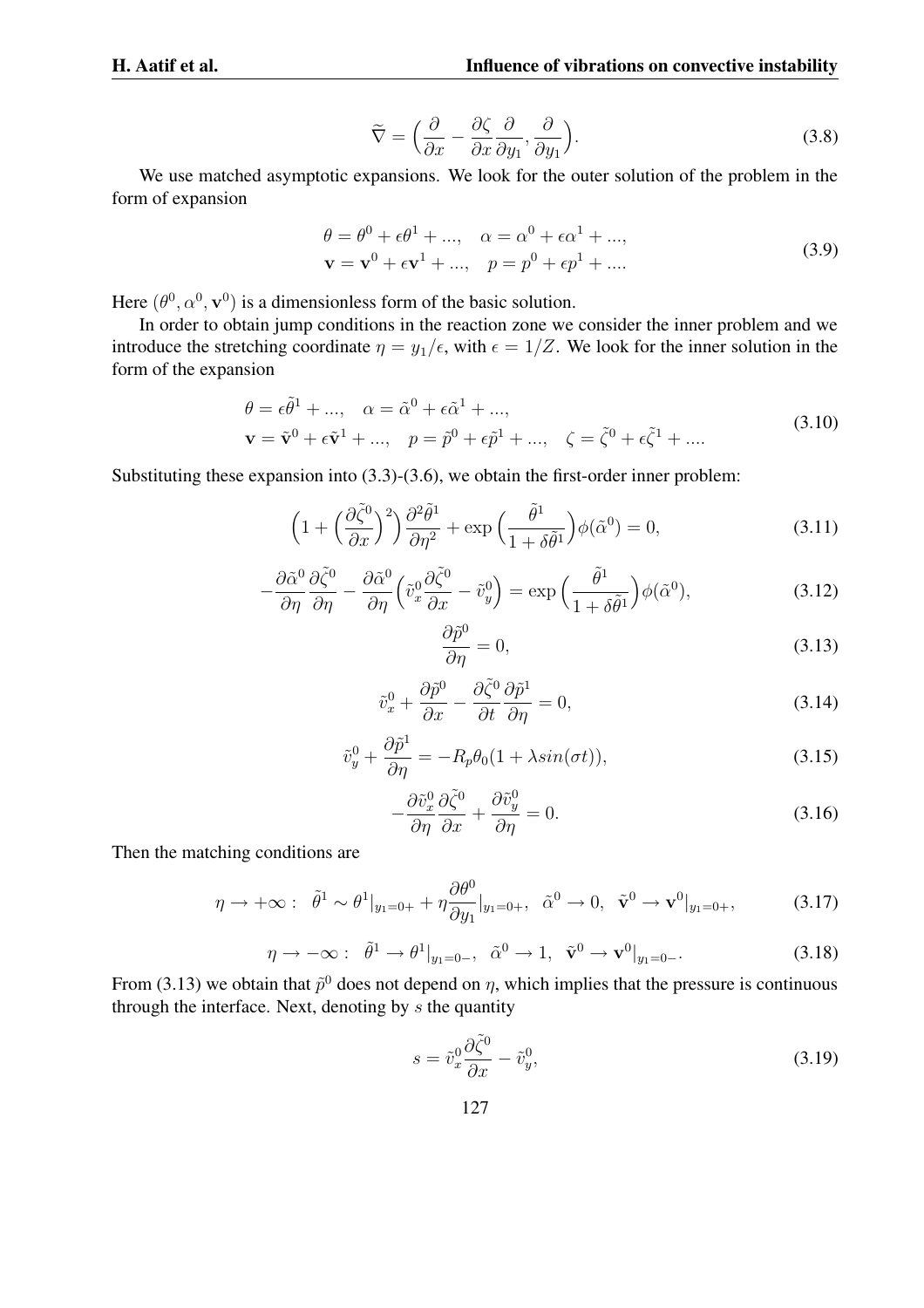we obtain from (3.16) that s does not depend on  $\eta$ . Finally from (3.14), (3.15) and (3.19) we easily obtain that  $\tilde{v}_x^0$  and  $\tilde{v}_y^0$  do not depend on  $\eta$ , which provides the continuity of the velocity through the interface.

We next derive the jump conditions for the temperature from  $(3.11)$ , in the same way as it is usually done for combustion problems. From (3.12) it follows that  $\tilde{\alpha}^0$  is a monotone function and  $0 < \tilde{\alpha}^0 < 1$ . Since we consider zero-order reaction, we have  $\phi(\tilde{\alpha}^0) \equiv 1$ . We conclude from (3.11) that  $\tilde{\theta}^1$  is also a monotone function. Thus, multiplying (3.11) by  $\frac{\partial \tilde{\theta}^1}{\partial \theta}$ ∂η and integrating, we obtain

$$
\left. \left( \frac{\partial \tilde{\theta}^1}{\partial \eta} \right)^2 \Big|_{\eta = +\infty} - \left( \frac{\partial \tilde{\theta}^1}{\partial \eta} \right)^2 \Big|_{\eta = -\infty} = -\frac{2}{A} \int_{-\infty}^{\theta^1} \exp\left( \frac{\tau}{1 + \delta \tau} \right) d\tau, \tag{3.20}
$$

where we have set

$$
A = 1 + \left(\frac{\partial \tilde{\zeta}^0}{\partial x}\right)^2.
$$
\n(3.21)

Next, subtracting (3.11) from (3.12) and integrating, we obtain

$$
\frac{\partial \tilde{\theta}^1}{\partial \eta}\Big|_{\eta = +\infty} - \frac{\partial \tilde{\theta}^1}{\partial \eta}\Big|_{\eta = -\infty} = -\frac{1}{A} \Big(\frac{\partial \tilde{\zeta}^0}{\partial t} + s\Big). \tag{3.22}
$$

Using now the matching conditions and truncating the expansion:

$$
\theta^0 \approx \theta, \quad \theta^1|_{y_1=0-} \approx Z\theta|_{y_1=0} \quad \zeta^0 \approx \zeta, \quad \mathbf{v} \approx \mathbf{v}^0,\tag{3.23}
$$

we obtain the jump conditions

$$
\left. \left(\frac{\partial \theta}{\partial y_1}\right)^2 \Big|_{y_1 = 0+} - \left(\frac{\partial \theta}{\partial y_1}\right)^2 \Big|_{y_1 = 0-} = 2Z \left(1 + \left(\frac{\partial \zeta}{\partial x}\right)^2\right)^{-1} \int_{-\infty}^{\theta|_{y_1 = 0}} \exp\left(\frac{\tau}{Z^{-1} + \delta\tau}\right) d\tau, \tag{3.24}
$$

$$
\frac{\partial \theta}{\partial y_1}\Big|_{y_1=0+} - \frac{\partial \theta}{\partial y_1}\Big|_{y_1=0-} = -\left(1 + \left(\frac{\partial \zeta}{\partial x}\right)^2\right)^{-1} \left(\frac{\partial \zeta}{\partial t} + \left(v_x \frac{\partial \zeta}{\partial x} - v_y\right)\Big|_{y_1=0}\right). \tag{3.25}
$$

### **3.2. Formulation of the interface problem**

Let us summarize the interface problem. We have for  $y > \zeta$  (in the unburnt medium)

$$
\frac{\partial \theta}{\partial t} + \mathbf{v}.\nabla \theta = \Delta \theta, \tag{3.26}
$$

$$
\alpha \equiv 0,\tag{3.27}
$$

$$
\mathbf{v} + \nabla p = R_p(\theta + \theta_0)(1 + \lambda \sin(\sigma t))\gamma,
$$
\n(3.28)

$$
\nabla \mathbf{.} \mathbf{v} = 0. \tag{3.29}
$$

The equations in the burnt medium ( $y < \zeta$ ) lead to the following system:

$$
\frac{\partial \theta}{\partial t} + \mathbf{v}.\nabla \theta = \Delta \theta, \tag{3.30}
$$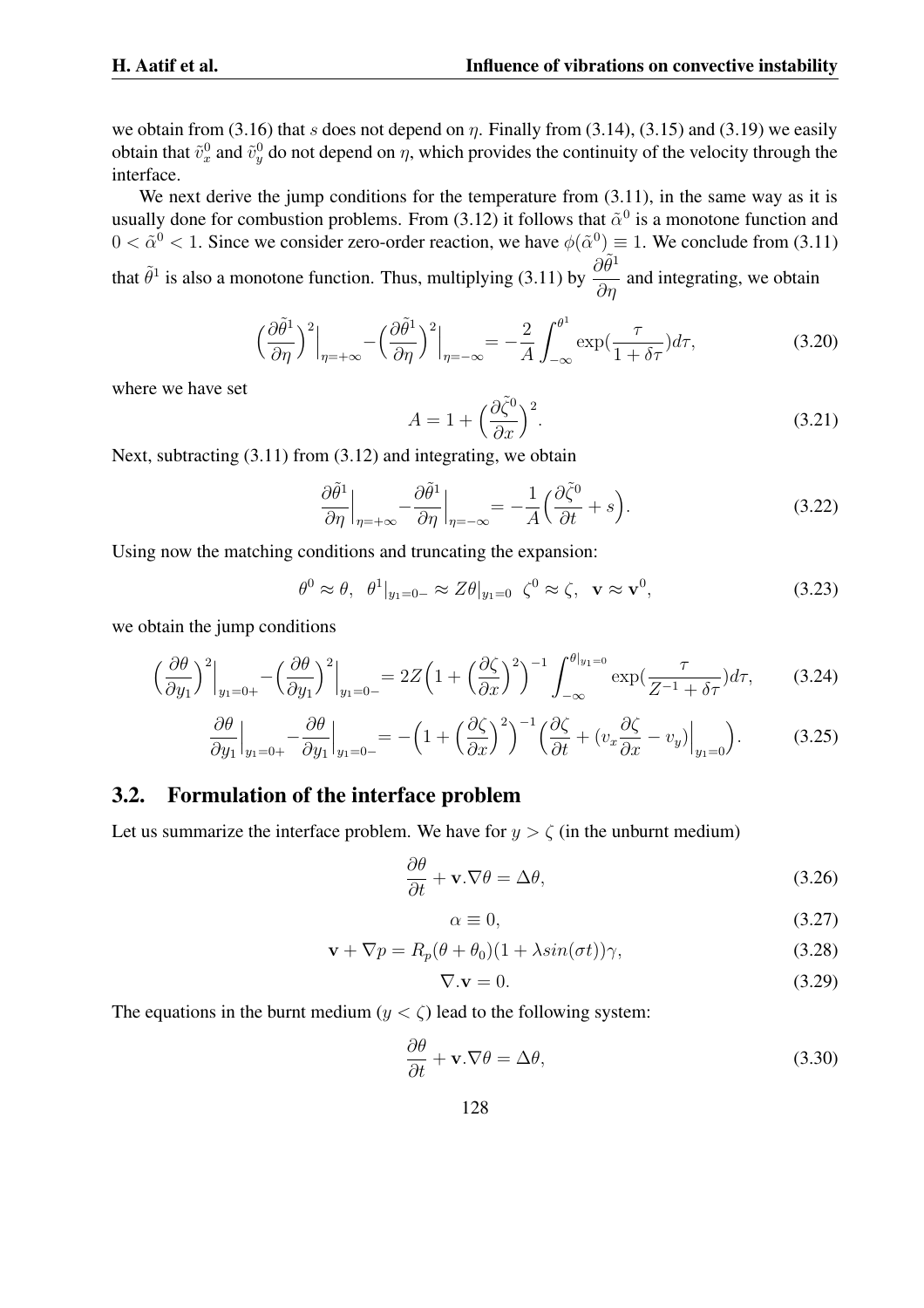$$
\alpha \equiv 1,\tag{3.31}
$$

$$
\mathbf{v} + \nabla p = R_p(\theta + \theta_0)(1 + \lambda \sin(\sigma t))\gamma,
$$
\n(3.32)

$$
\nabla \cdot \mathbf{v} = 0. \tag{3.33}
$$

We finally complete this system by the following jump conditions at the interface  $y = \zeta$ :

$$
[\theta] = 0, \quad \left[\frac{\partial \theta}{\partial y}\right] = \frac{\frac{\partial \zeta}{\partial t}}{1 + \left(\frac{\partial \zeta}{\partial x}\right)^2},\tag{3.34}
$$

$$
\left[ \left( \frac{\partial \theta}{\partial y} \right)^2 \right] = -\frac{2Z}{1 + \left( \frac{\partial \zeta}{\partial x} \right)^2} \int_{-\infty}^{\theta(\zeta)} \exp\left( \frac{s}{1/Z + \delta s} \right) ds, \tag{3.35}
$$

$$
[\mathbf{v}] = 0. \tag{3.36}
$$

Here we denote by  $\lceil \cdot \rceil$  the quantity

$$
[f] = f|_{\zeta=0} - f|_{\zeta=0}.\tag{3.37}
$$

The above free boundary problem is completed with the conditions at infinity:

$$
y \to +\infty, \ \theta = -1 \text{ and } \mathbf{v} = 0,
$$
 (3.38)

$$
y \to -\infty, \ \theta = 0 \text{ and } \mathbf{v} = 0. \tag{3.39}
$$

### **3.3. Travelling wave solution**

In this subsection we perform the linear analysis of the steady-state solution for the interface problem. This problem has a travelling wave solution:

$$
\theta(t, x, y) = \theta_s(y - ut), \quad \alpha(t, x, y) = \alpha_s(y - ut) \text{ and } \mathbf{v} = 0,
$$
\n(3.40)

where

$$
\theta_s(t, y) = \begin{cases} 0 & \text{if } y < 0 \\ e^{-uy} - 1 & \text{if } y > 0 \end{cases}
$$
 (3.41)

and

$$
\alpha_s(t, y) = \begin{cases} 1 & \text{if } y < 0 \\ 0 & \text{if } y > 0 \end{cases} \tag{3.42}
$$

Here the number  $u$  stands for the wave speed. It can easily be computed thanks to the jump conditions of the free boundary problem.

We now introduce the coordinates in the moving frame defined by  $y_1 = y - ut$ . In this referential, the above travelling wave is a stationary solution of the problem

$$
\frac{\partial \theta}{\partial t} + u \frac{\partial \theta}{\partial y} + \mathbf{v}.\nabla \theta = \Delta \theta, \tag{3.43}
$$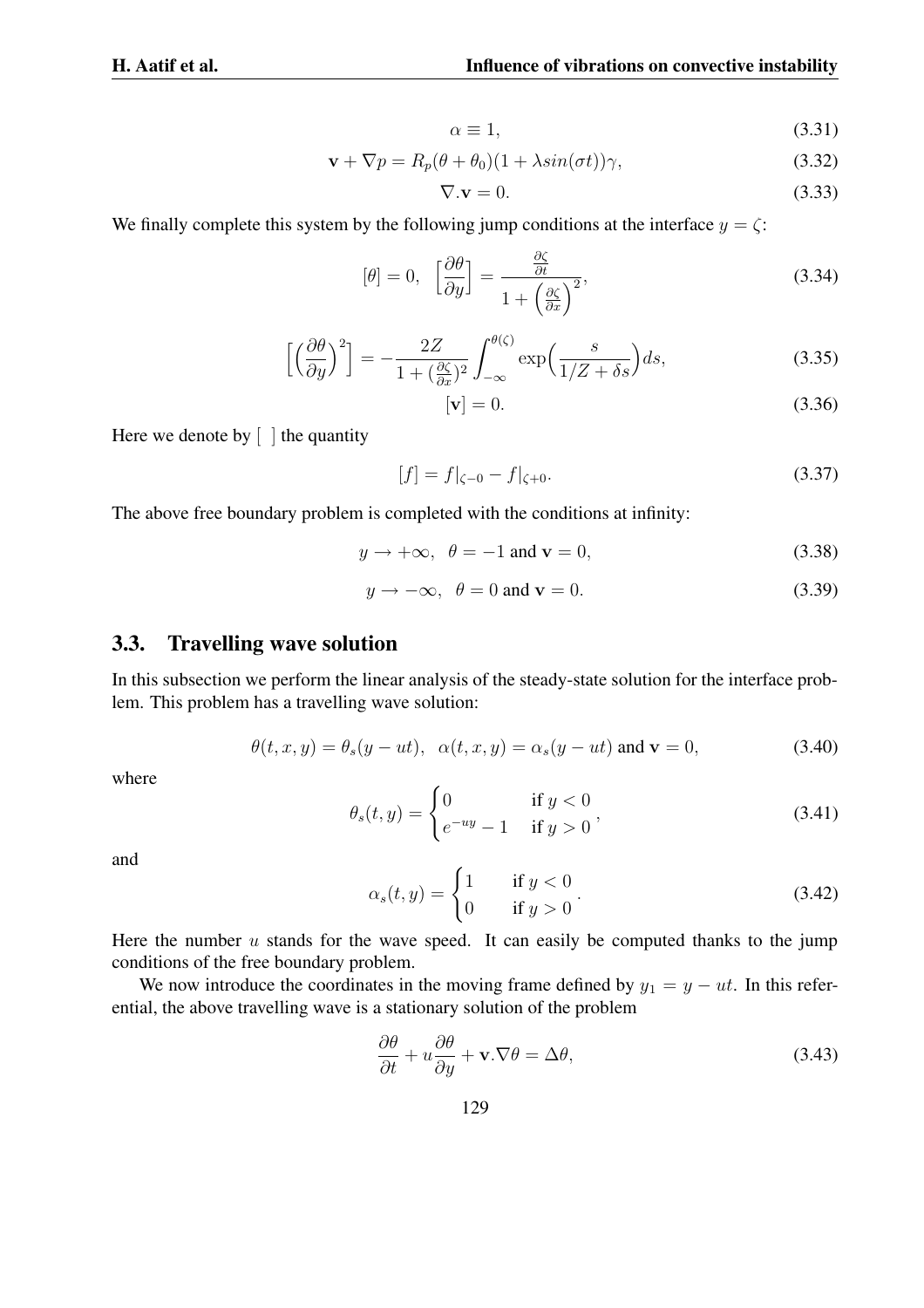$$
\mathbf{v} + \nabla p = R_p(\theta + \theta_0)(1 + \lambda \sin(\sigma t))\gamma,
$$
\n(3.44)

$$
\nabla \mathbf{.} \mathbf{v} = 0,\tag{3.45}
$$

together with the jump condition found in the previous subsection.

We now consider a small perturbation of this stationary solution. For that purpose we consider a perturbation of the reaction front of the form

$$
\zeta(t, x) = ut + \xi(t, x), \text{ with } \xi(t, x) = \epsilon_1(t)e^{ikx}.
$$
 (3.46)

We study the stability of the solution of our problem. We look for a solution of the problem in the form of the perturbed stationary solution:

$$
\theta = \theta_s + \tilde{\theta}, \quad v = v_s + \tilde{v}, \tag{3.47}
$$

where

$$
\tilde{\theta}(t, x, y) = \theta_j(y, t)e^{ikx}, \text{ for } j = 1, 2,
$$
  

$$
\tilde{v}(t, x, y) = v_j(y, t)e^{ikx}, \text{ for } j = 1, 2.
$$
\n(3.48)

Here the index  $j = 1$  corresponds to functions for  $z < 0$  and  $j = 2$  for  $z > 0$ .

We exclude the pressure  $p$  and the component  $v_x$  of the velocity from the interface problem applying two times the operator  $curl$ . Thus we obtain the following problem:

For the burnt media  $(y < 0)$ :

$$
v_1'' - k^2 v_1 = -R_p k^2 (1 + \lambda \sin(\sigma t)) \theta_1,
$$
\n(3.49)

$$
\frac{\partial \theta_1}{\partial t} - \theta_1'' - u\theta_1' + k^2 \theta_1 = 0. \tag{3.50}
$$

For the unburnt media  $(y > 0)$ :

$$
v''_2 - k^2 v_2 = -R_p k^2 \theta_2 (1 + \lambda \sin(\sigma t)), \tag{3.51}
$$

$$
\frac{\partial \theta_2}{\partial t} - \theta_2'' - u\theta_2' + k^2 \theta_2 = u \exp(-uy)v_2,
$$
\n(3.52)

where  $u$  stands for the stationary front velocity. Taking into account that

$$
\theta |_{\xi = \pm 0} = \theta_s(\pm 0) + \xi \theta'_s(\pm 0) + \tilde{\theta}(\pm 0),
$$
\n(3.53)

and

$$
\frac{\partial \theta}{\partial y}\Big|_{\xi=\pm 0} = \theta'_s(\pm 0) + \xi \theta''_s(\pm 0) + \frac{\partial \tilde{\theta}}{\partial y}(\pm 0),\tag{3.54}
$$

we obtain the following jump conditions: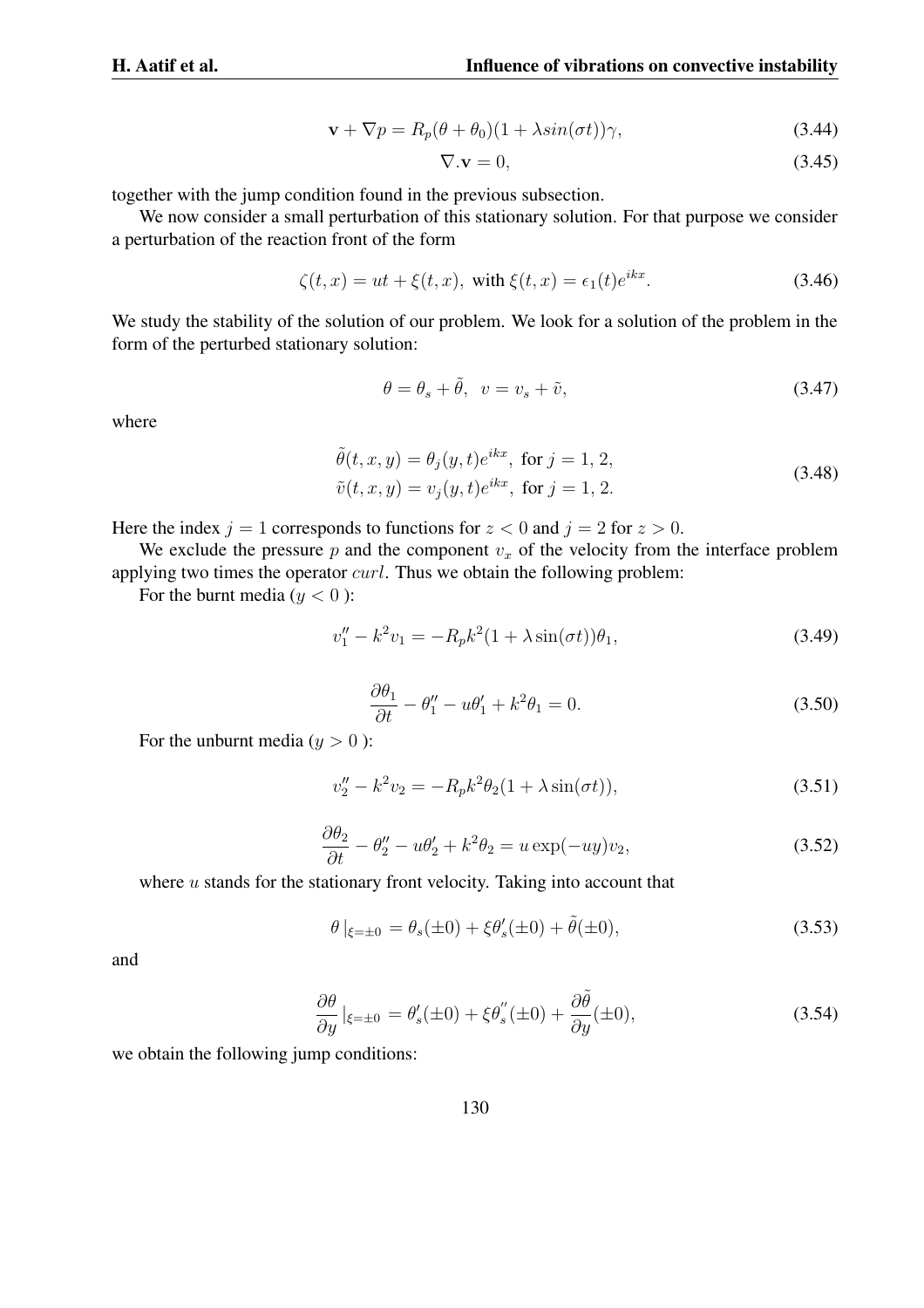$$
\theta_2(0, t) - \theta_1(0, t) = u\epsilon_1(t),
$$
\n(3.55)

$$
\theta_2'(0,t) - \theta_1'(0,t) = -\epsilon_1(t)u^2 - \epsilon_1'(t) + v_1(0,t),\tag{3.56}
$$

$$
\epsilon_1(t)u^2 + \theta_2'(0,t) = -\frac{Z}{u}\theta_1(0,t),\tag{3.57}
$$

$$
v_2^{(i)}(0,t) = v_1^{(i)}(0,t) \quad i = 0, 1. \tag{3.58}
$$

#### **3.4. Stability boundary**

To find the convective instability boundary, we solve numerically the problem (3.49)-(3.52) with the jump conditions (3.55)-(3.58). The numerical accuracy is controlled by decreasing the time and space steps.

For fixed Z and k we vary  $R_p$ . If the Rayleigh number  $R_p$  is less than a critical value  $R_c$ , then solution is decreasing in time. If  $R_p > R_c$ , it increases, and for  $R_p = R_c$  it is periodic in time (Figure 1, right). Similar behavior is observed in the case without vibrations (Figure 1, left). When the Rayleigh number exceed its critical value the perturbation grows in time and when the same parameter is bellow its critical value the perturbation decays. There are no oscillations because the amplitude of vibrations is zero.

Figures 2 shows the critical value of the Rayleigh number as a function of the amplitude of vibrations for different frequencies. If  $\lambda = 0$ , we obtain the same value  $R_c = 26$  as without vibrations [1]. For small positive  $\lambda$ , vibrations stabilize the solution:  $R_c$  is an increasing function. For larger  $\lambda$ , vibrations destabilize the solution:  $R_c$  is a decreasing function. When we increase the frequency  $\sigma$ , the front becomes more stable.

Figures 3 shows the critical value of the Rayleigh number as a function of the frequency of vibrations for different amplitudes. If  $\lambda = 0$ , the curve take a constant value  $R_c = 26$ , it corresponds to no vibration case. If  $\lambda \neq 0$ , all curves are increasing function, i.e. when the frequency increases the front become more stable. We see also that all curves have a asymptotic behaviour when the frequency is sufficiently large. High frequency can stabilize the front.

## **4. Direct numerical simulations**

#### **4.1. The model with stream function**

This subsection is devoted to numerical simulations of our problem with the first order reaction. In the case of large activation energies  $E$ , we neglect the small parameter  $\delta$ . Numerical computations are carried out using the stream function associated to the velocity. Due to incompressibility of the medium we can introduce the stream function  $\psi$  defined by the equalities:

$$
v = (v_x; v_y) = (\partial_y \psi; -\partial_x \psi). \tag{4.1}
$$

We re-write the system  $(2.9)$ - $(2.14)$  in the following form: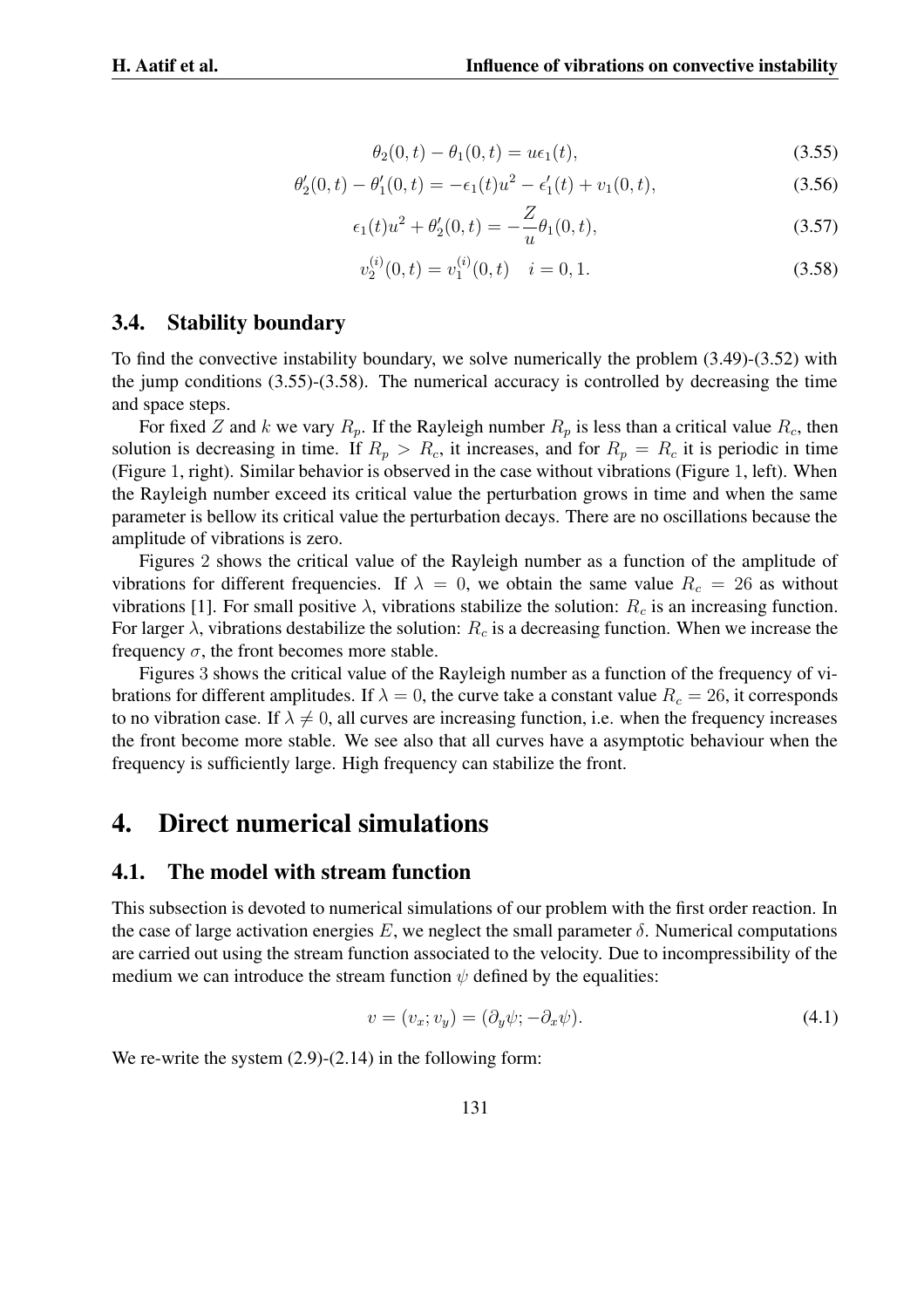

Figure 1: Temperature maximum as a function of time for  $k = 3.14$ ,  $Z = 8$ ,  $u = 1.4142$ ,  $\lambda = 0$ (left) and for  $k = 3.14$ ,  $Z = 8$ ,  $u = 1.4142$ ,  $\lambda = 5$ ,  $\sigma = 50$  (right).



Figure 2: Convective instability boundary: critical Rayleigh number as a function of the amplitude of vibrations for  $k = 3.14$ ,  $Z = 8$  and  $u = 1.4142$  and for different values of the frequency  $\sigma$ .

$$
\frac{\partial \theta}{\partial t} + \frac{\partial \psi}{\partial y} \frac{\partial \theta}{\partial x} - \frac{\partial \psi}{\partial x} \frac{\partial \theta}{\partial y} = \Delta \theta + Z^2 \exp(Z\theta) (1 - \alpha), \qquad (4.2)
$$

$$
\frac{\partial \alpha}{\partial t} + \frac{\partial \psi}{\partial y} \frac{\partial \alpha}{\partial x} - \frac{\partial \psi}{\partial x} \frac{\partial \alpha}{\partial y} = \Lambda \Delta \alpha + Z^2 \exp(Z\theta) (1 - \alpha), \qquad (4.3)
$$

$$
-\Delta \psi = R_p \frac{\partial \theta}{\partial x} (1 + \lambda \sin(\sigma t)).
$$
\n(4.4)

The conditions at infinity: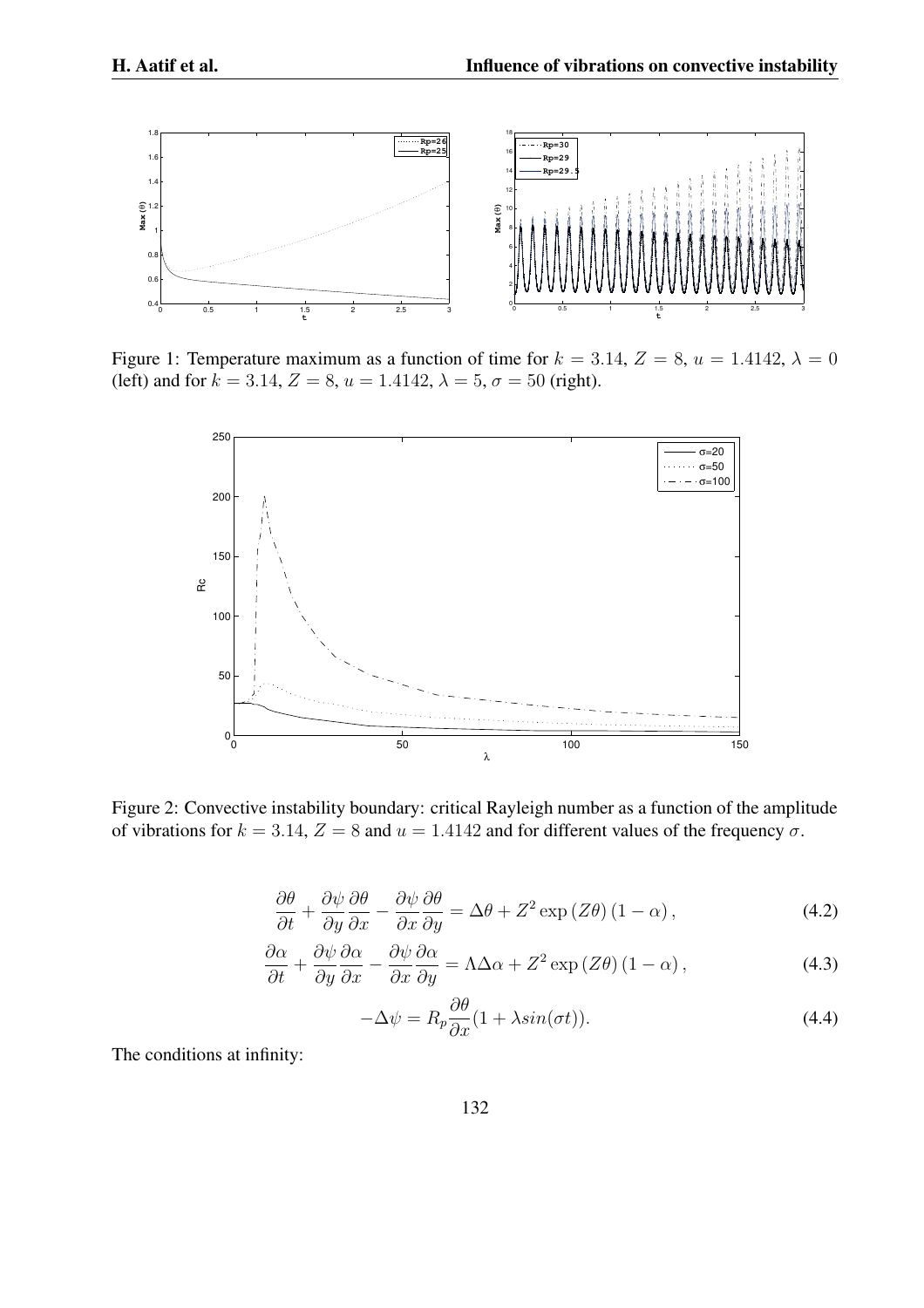

Figure 3: Convective instability boundary: critical Rayleigh number as a function of the frequency of vibrations for  $k = 3.14$ ,  $Z = 8$  and  $u = 1.4142$  and for different values of the amplitude  $\lambda$ .

$$
\theta = 0, \ \alpha = 1 \text{ when } y \to -\infty,
$$
\n(4.5)

$$
\theta = -1, \ \alpha = 0, \text{ when } y \to +\infty. \tag{4.6}
$$

This problem is studied numerically in a finite strip  $\Omega = (0;L_x) \times (0;L_y)$  with the noflux boundary conditions for the temperature and concentration and with the zero boundary condition for the function  $\psi$ . The initial condition is given by:

$$
\theta(0, x, y) = \theta_0(y), \ \alpha(0, x, y) = \alpha_0(y), \ \psi(0, x, y) = 0,\tag{4.7}
$$

where the functions  $\theta_0$  and  $\alpha_0$  are some step functions.

### **4.2. Numerical results**

We use a semi-implicit finite difference approximation and an alternating direction method for the heat and diffusion equations and the fast Fourier transform for the vorticity equation. The values of parameters are the same as in [1]:  $Z = 8$ ,  $\Lambda = 0.1$ ,  $L_x = 2$  and  $L_y = 35$ . The inverse of the Lewis number is chosen sufficiently small in order to compare with the linear stability analysis where it equals zero. The width of the reactor is chosen in such way that it corresponds the wave number  $k = 3.14$  in the linear stability analysis.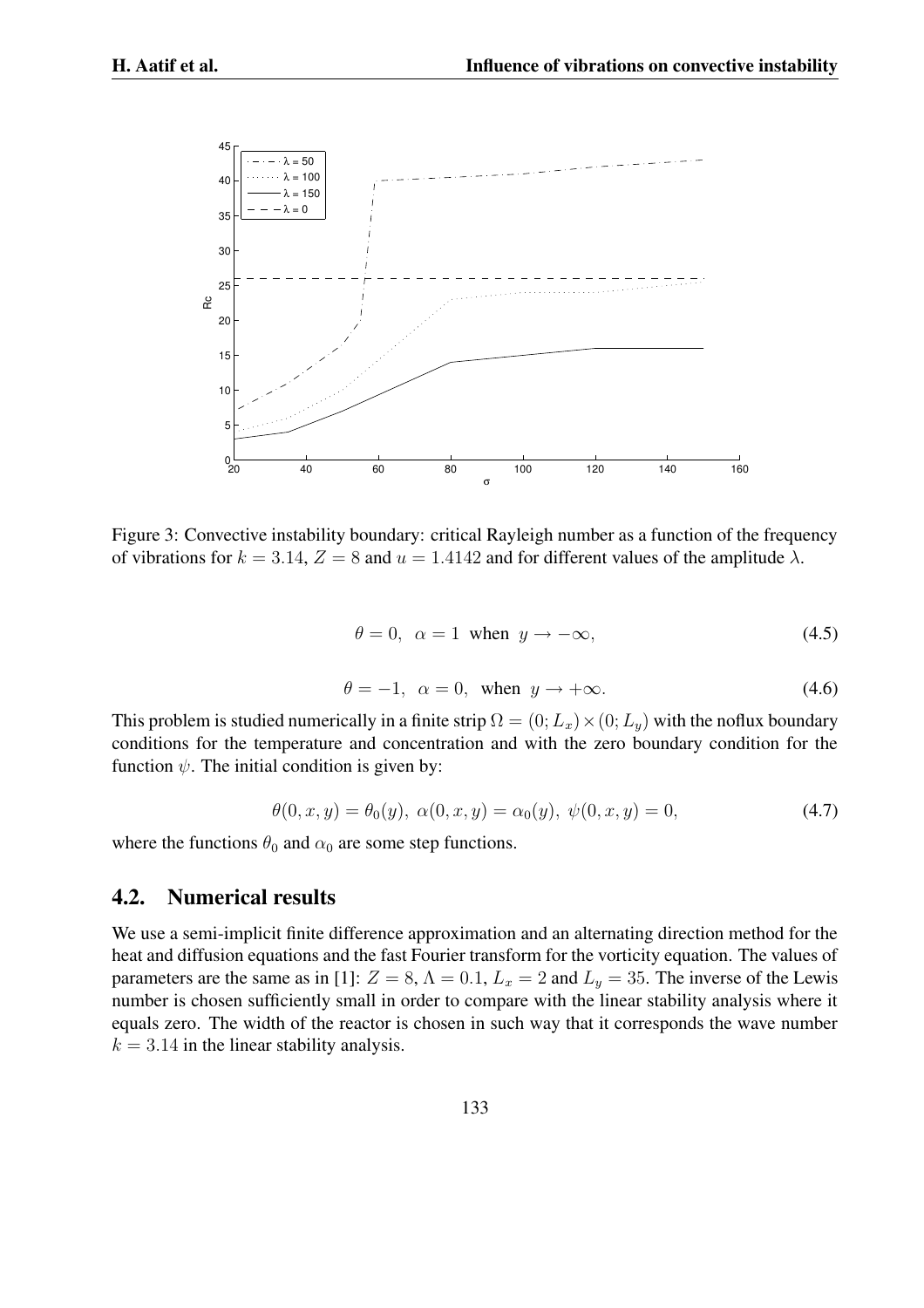

Figure 4: Temperature distribution for  $R_p = 27$  at  $t = 2$ .



Figure 5: Stream function maximum as function of time for  $\lambda = 0$ .

The heat release due to the chemical reaction can lead to a nonhomogeneous temperature distribution and to convective instability (Figure 4). Figure 5 shows the stream function maximum as function of time for  $\lambda = 0$  and for different values of Rayleigh number. When the Rayleigh number increases, the maximum of the stream function also increases. Beginning from the value  $R_p = 21$ , the stream function becomes nonzero. Convective rolls appear near the reaction front. (Figure 6). The isotherms in the same figure show that the temperature distribution is not uniform with respect to  $y$  and it is not monotone. We note that the critical value of the Rayleigh number found by the linear stability analysis equals  $R_c = 26$ . So the numerical and analytical results are in a good agreement.

We next study the influence of vibrations. Figure 7 shows that the maximum of the stream function decreases in time for  $R_p = 22$ ,  $\lambda = 5$  and  $\sigma = 50$ . Without vibrations convection persists. Therefore vibrations stabilize the front. Both, direct numerical simulations and linear stability analysis show that vibrations stabilize the front for small amplitude and destabilize the front for high ones.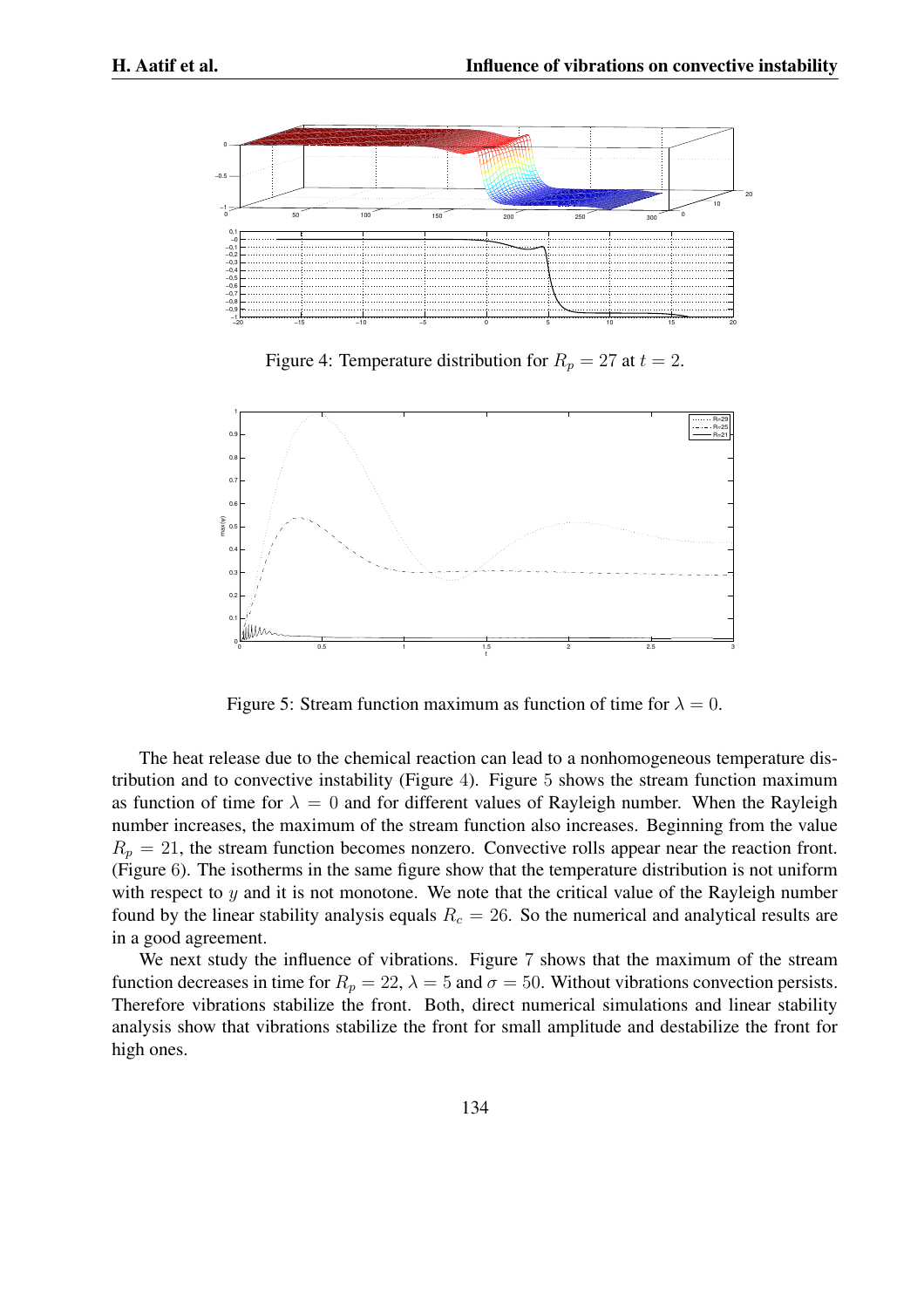

Figure 6: Level lines of the stream function (solid lines) and of the temperature (dashed lines) for  $R_p = 22$ ,  $\lambda = 0$  at  $t = 3$ .



Figure 7: Stream function maximum as function of time for  $R_p = 22$ ,  $\lambda = 5$  and  $\sigma = 50$ .



Figure 8: Stream function maximum as function of time for  $R_p = 25$  (top left),  $R_p = 30$  (top right),  $R_p = 35$  (bottom left),  $R_p = 40$  (bottom right),  $\lambda = 2$  and  $\sigma = 30$ .

Figure 8 shows the stream function maximum for different values of Rayleigh number and fixed frequency and amplitude of vibrations. The stream function decays for  $R_p = 25, 30, 35,$  for  $R_p = 40$ , it does not decay.

Thus, linear stability analysis and direct numerical simulations show that vibrations can influence convective instability of reaction fronts.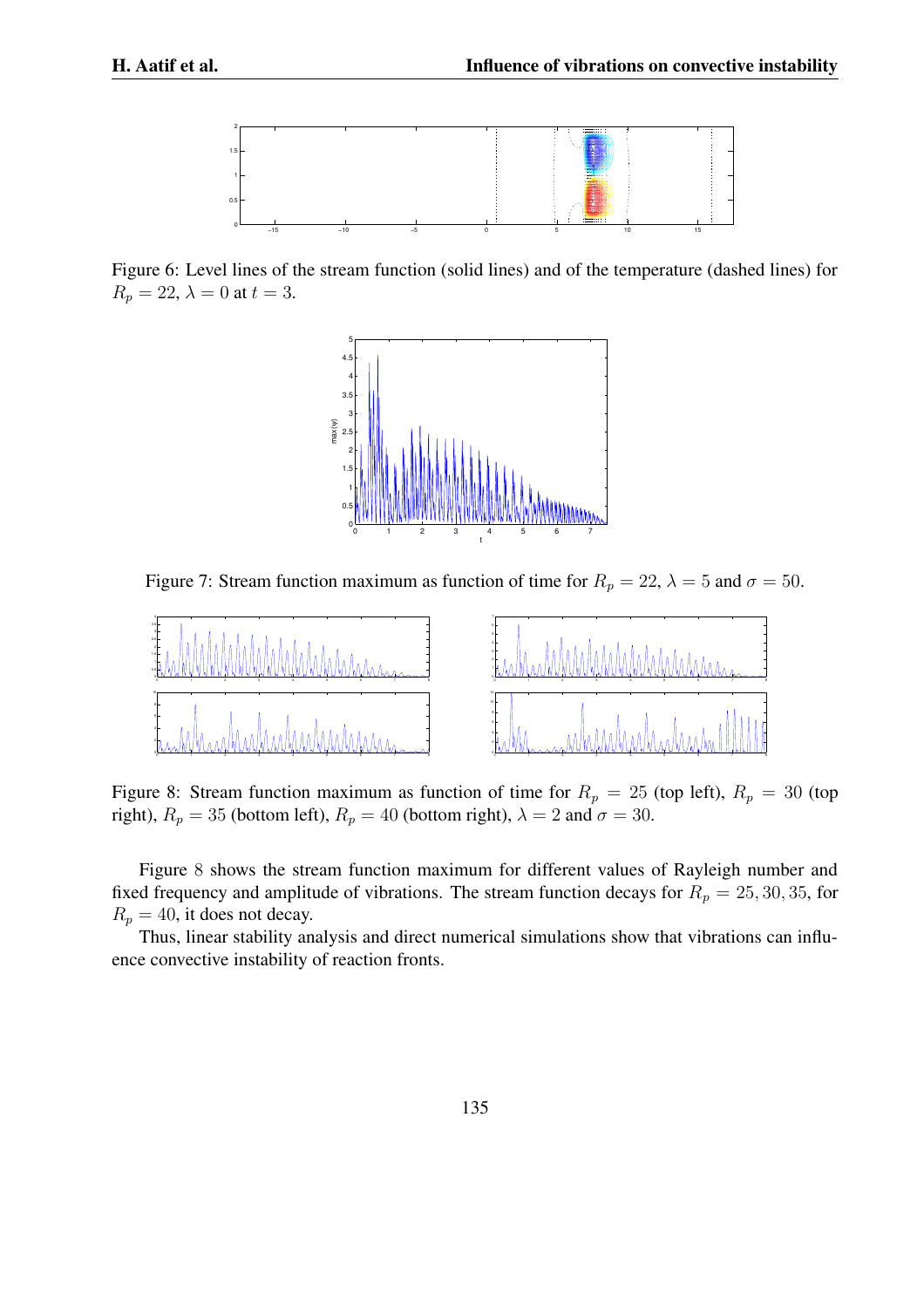## **Acknowledgements**

The authors are grateful to Professor V. Volpert for helpful discussions and comments.

# **References**

- [1] K. Allali, A. Ducrot, A. Taik, V. Volpert. *Convective instability of reaction fronts in porous media*. Math. Model. Nat. Phenom., 2 (2007), no. 2, 20–39.
- [2] D. Aronson, H. Weinberger. Nonlinear Diffusion in Population Genetics, Combustion and Nerve Propagation. Lecture Notes in Math Vol. 446, pringer-Verlag, Berlin, 1975.
- [3] B.S. Bhadauria, P.K. Bhatia, L. Debnath. *Convection in Hele-Shaw cell with parametric excitation*. Int. Journal of Non-Linear Mechanics, 40 (2005), 475–484.
- [4] T. Boulal, S. Aniss, M. Belhaq, R. Rand. *Effect of quasiperiodic gravitational modulation on the stability of a heated fluid layer*. Phys. Rev. E. 52 (2007), 76, 56320.
- [5] N.F. Britton. Reaction-Diffusion Equations and Their Applications to Biology. Academic Press, New York, 1986.
- [6] E. Brunet, B. Derrida. *Shift in the velocity of a front due to a cutoff*. Phys. Rev. E, 56 (1997), 2597–2604.
- [7] U. Ebert, W. Van Saarloos. *Front propagation into unstable states: universal algebraic convergence towards uniformly translating pulled fronts*. Physica D 146 (2000), 1–99.
- [8] M. Freidlin. Markov Processes and Differential Equations: Asymptotic Problems. Birkhauser, Basel, 1996.
- [9] G.Z. Gershuni, A.K. Kolesnikov, J.C. Legros, B.I. Myznikova. *On the vibrational convective instability of a horizontal, binary-mixture layer with Soret effect*. Journal of Fluid Mechanics, 330 (1997), 251–269.
- [10] G.Z. Gershuni, E.M. Zhukhovitskii. *The Convective Stability of Incompressible Fluids*. Keter Publications, Jerusalem, (1976), 203–230.
- [11] P.M. Gresho, R.L. Sani. *The effects of gravity modulation on the stability of a heated fluid layer*. J. Fluid Mech., 40 (1970), no. 4, 783–806.
- [12] B.T. Murray, S.R. Coriell, G.B. McFadden. *The effect of gravity modulation on solutal convection during directional solidification*. Journal of Crystal Growth, 110 (1991), 713–723.
- [13] J.D. Murray. Mathematical Biology. Springer-Verlag, Berlin, 1989.